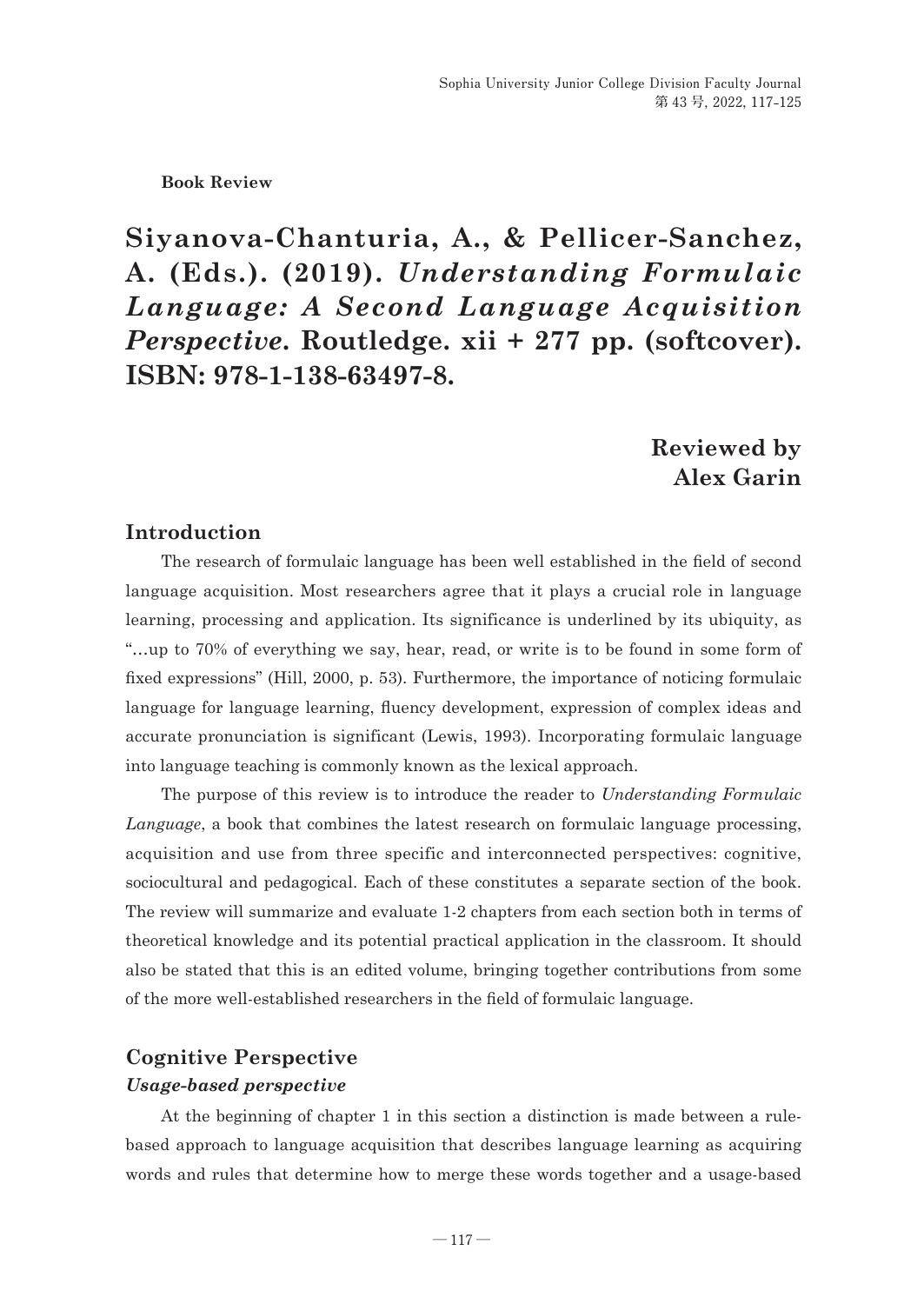approach that argues for a mental lexicon in which grammar and lexis are joined together (Wulff, 2019). From my perspective, being both a former English learner and a current English teacher, the former approach is much more familiar and traditional than the latter, essentially representing a grammar-based, linear syllabus. The latter approach is something I became aware of only recently and is associated with a break from grammar-focused language teaching and learning.

One of the primary factors for learning a language is the amount of linguistic input that the learners are exposed to. "Early emphasis on receptive skills, especially listening, is essential" (Lewis, 1993, p. 194). Regarding the usage-based approach, the chapter lists several aspects of input that contribute to formulaic language acquisition. The most relevant aspects for classroom contexts may be frequency, distribution, and saliency. Wulff differentiates that "token frequency is the frequency with which a particular construction occurs in the input; type frequency refers to the number of distinct realizations of a given construction" (Wulff, 2019, p. 22). She also points out that more densely dispersed and salient formulaic language usually has a higher probability of being acquired by language learners (Wulff, 2019).

The research summarized in this section could be usefully utilized in a language classroom by a principled practitioner of the lexical approach. According to Nation and Macalister (2010), teaching principles must be grounded in theoretical research and should not be too specific to provide variation and flexibility to accommodate for a wide range of conditions in which languages are learned. A language teacher could take a principled approach to teaching formulaic language by consistently selecting an appropriate amount of both reading and listening input containing most frequent, focused, and salient target expressions. This would most likely involve supplementing the course book with both online input and texts composed by the teacher, as the majority of published textbooks still adhere to the rule-based approach and focus on single word vocabulary. While they still may contain useful input, the target language may not be relevant for every teaching context. It would also likely mean designing tasks and activities that incorporate these multiword expressions in a way beneficial for their acquisition by the learners.

#### *Online Processing*

In chapter 2 the processing of formulaic language is described from the standpoint of both comprehension and production. In comprehension, one major factor in online processing that is mentioned is again frequency. Native speakers and language learners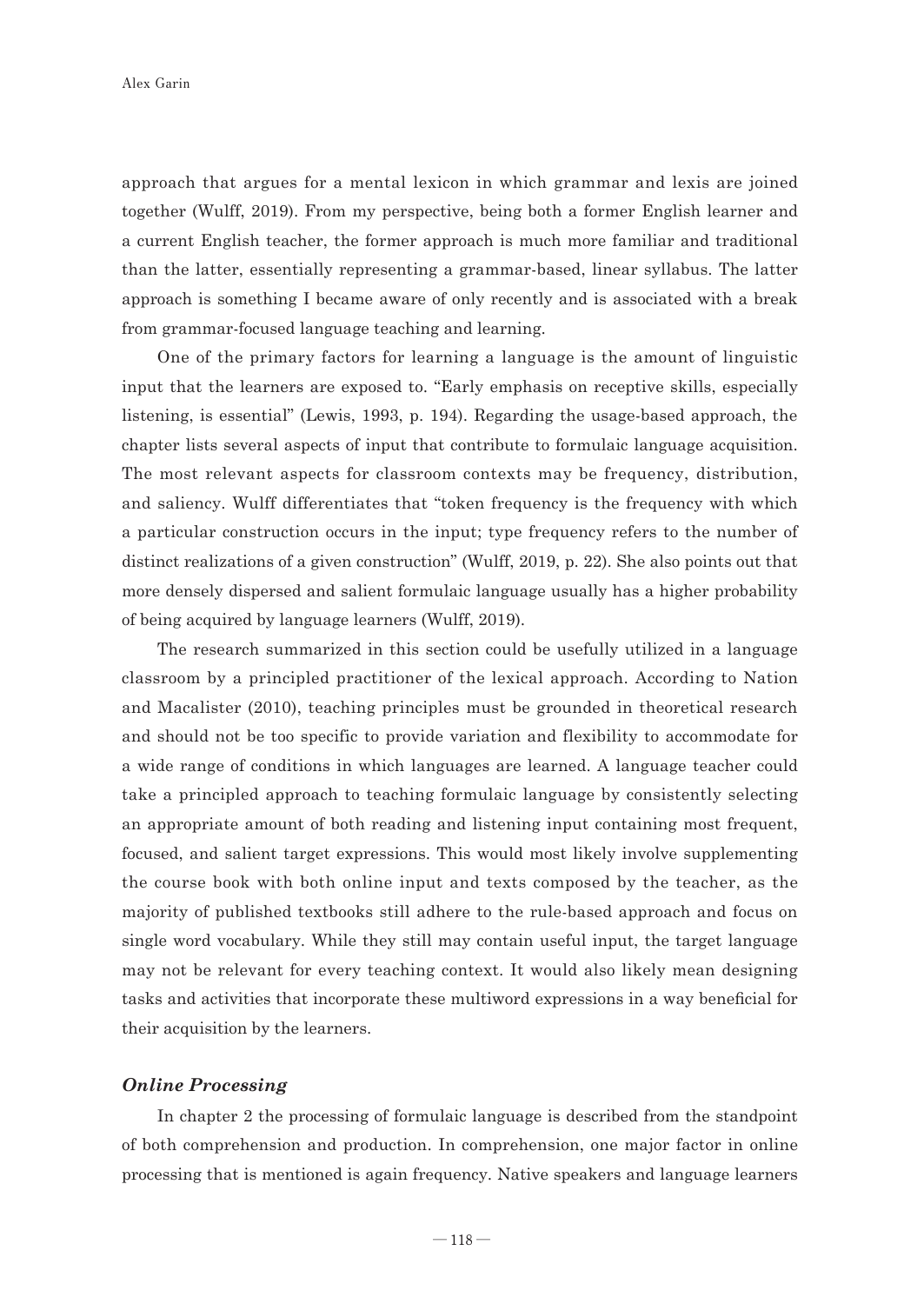are sensitive to multiword frequency. However, frequency seems to affect production of formulaic language in L1 speakers (for example, faster articulation and increased pausing), but the evidence is less clear with L2 learners (Siyanova-Chanturia & Van Lancker Sidtis, 2019).

Again, the research in this chapter should be useful for a teaching practitioner and could be applied in a principled way. The findings on comprehension are potentially useful for all levels of students, but especially lower levels, as the teaching focus should be much more on comprehensible input for the latter. Various techniques could be used to focus on frequent formulaic language. Input flood, where target language is concentrated in a short text. Highlighting and noticing tasks, as well as spaced retrieval and review could all potentially be designed or adapted with a focus on more frequent formulaic expressions and a goal of learners encountering these more often. This in turn could benefit acquisition.

 Even though the findings on frequency in production are less conclusive for L2 learners, some practical application could also be suggested. As already mentioned, less pressure should be put on learners to produce the frequent formulaic language accurately and appropriately, compared to simply comprehending it. In addition, fluency activities could be designed, focusing on the repeated use of the most frequent expressions, and allowing for planning time beforehand.

## **Socio-cultural perspective** *Pragmatic perspective*

In chapter 5 the acquisition of formulaic language is discussed from the pragmatic perspective and the main factors that could affect the acquisition are outlined. According to Bardovi-Harlig (2019), this area of research is mainly focused on the social function of formulaic language, namely the use of particular phrases that may characterize whether or not the speaker belongs to a specific speech community. This is relevant for L2 learners, as their knowledge of colloquial multi-word expressions could influence their cultural identity and the degree of assimilation in the country where their L2 is the predominant language of communication. This point is in turn related to another major aspect of pragmatics discussed in the chapter, that of context. The author makes a distinction between pragmalinguistic and sociopragmatic competences. The former is how well the learner knows an expression and the latter is how well they can use it in an appropriate context (Bardovi-Harlig, 2019).

Several factors related to formulaic language acquisition are outlined in the chapter.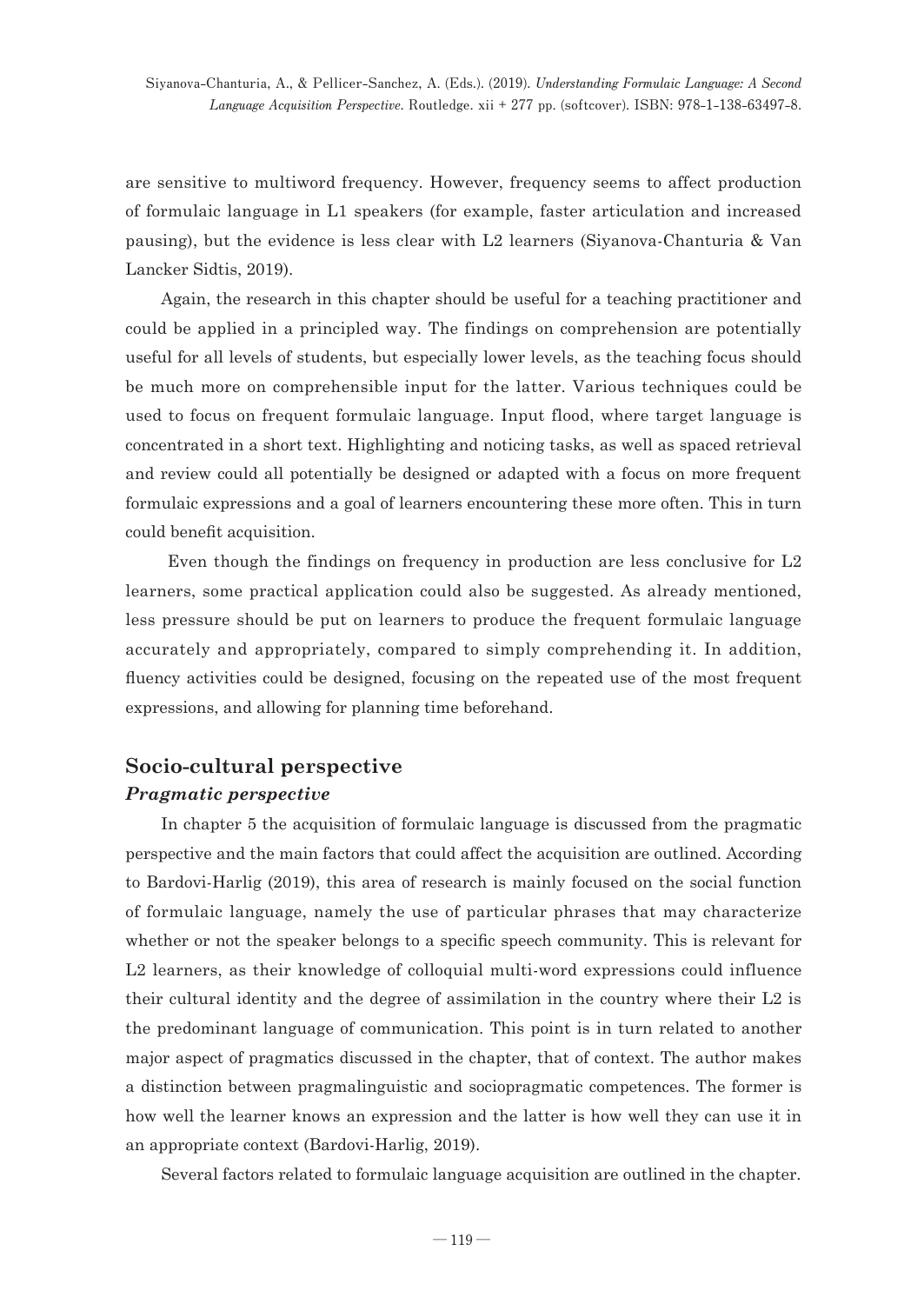One has already been mentioned in this review and that is the difference between input and output. Bardovi-Harlig (2019) reports that when it comes to pragmatics, learners notice more conventional expressions than they can output. This lack of production is explained by either learners not knowing the expression, not knowing how to use an expression or by them misinterpreting the context of use.

Another major factor in formulaic language acquisition is learning environment. This is because in the country of their L2 learners could find themselves in situations where pragmatics would be particularly noticeable. They are also more likely to have more opportunities to notice input (Bardovi-Harlig, 2019). This is consistent with the belief of many of my university students that learning L2 in a country where it is primarily spoken is more beneficial than in their home country as a foreign language.

One other significant factor for acquisition is language instruction. According to Bardovi-Harlig (2019), instruction has a positive effect on output of formulaic language, but most textbooks lack authentic input to provide context and co-text for this target language. This is consistent with earlier comments in this review for the need by teachers to develop and adapt published materials to best accommodate the needs of their learners.

Reviewing the main points of this chapter, several pedagogical implications for formulaic language instruction may be derived. Regarding context, formulaic language should not only be taught in isolation, but rather it should also be presented to the learners in the context of a sentence, paragraph or a larger text. That way they could have a more comprehensive contextualized and co-textualized model of how the target language is used accurately and appropriately.

Another implication has already been mentioned above, namely learners should not be pressured to produce formulaic language right after encountering it for the first time. Rather the focus should be on providing them with large amount comprehensible input, with contextualized target language.

Finally, in relation to learning environment, the purpose of study should be clear to the learners and the teacher. Some learners would be satisfied with limited exposure to the formulaic language in their EFL context. They may have no ambitions of study abroad or altering their identity through language practice. On the other hand, learners who aspire to assimilate into the community of their L2 would usually have higher proficiency goals, may be more motivated and put more pressure on themselves in order to attain their learning goals. As much as possible, the teacher should be aware of their learners' goals.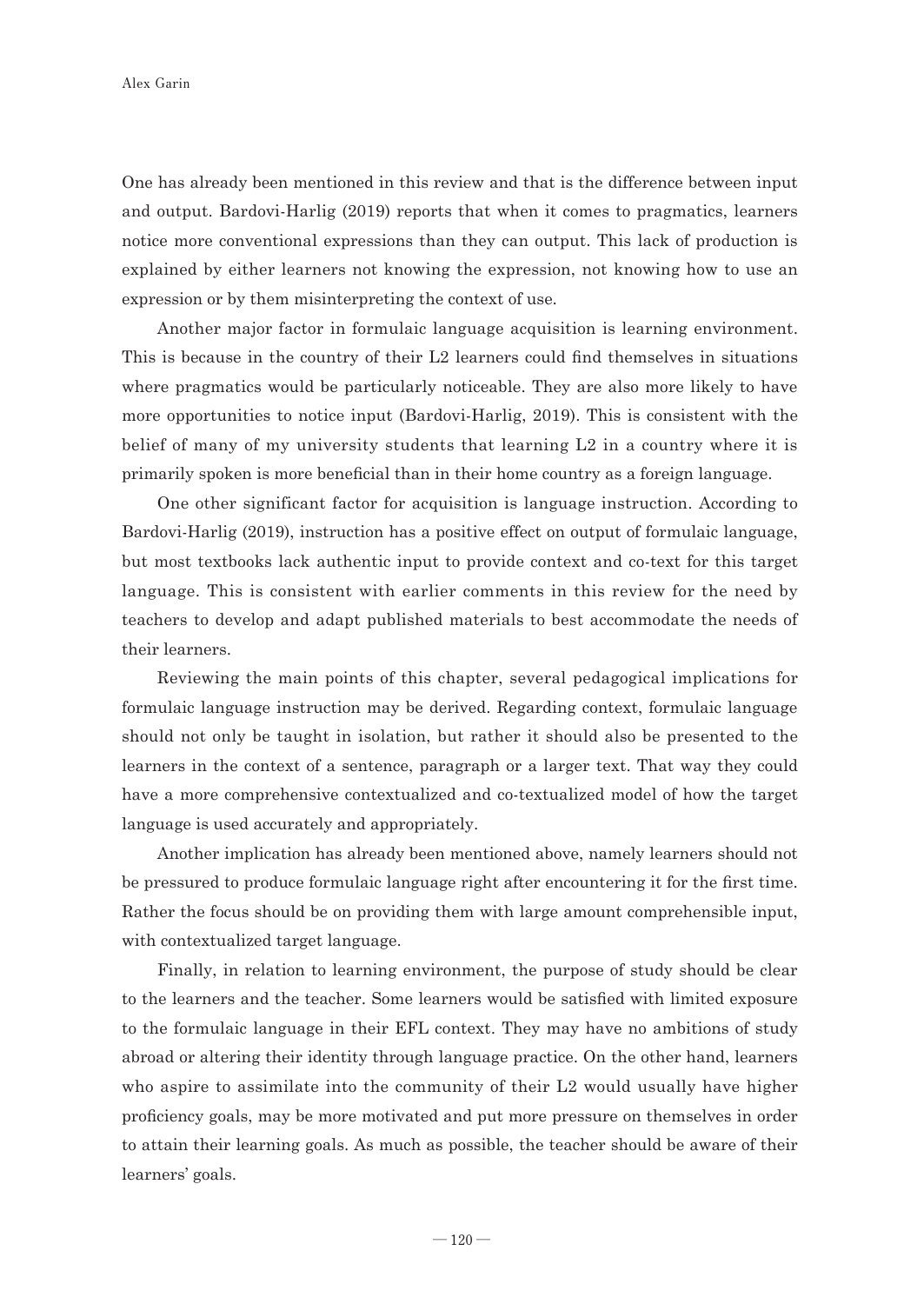## **Pedagogical perspective** *Pedagogical approaches*

Chapter 8 is focused on approaches to teaching formulaic language. There are three approaches outlined: incidental, semi-incidental and deliberate. According to Pellicer-Sanchez and Boers (2019), incidental language learning is a secondary result from primarily meaning-focused tasks, while deliberate learning encourages intentional memorization and strengthening the knowledge of lexis and semi-incidental learning is primarily focused on input meaning, while concurrently focusing attention on language items.

An example of incidental learning may involve learners reading a graded reader or listening to a story with the primary focus on meaning. As they read or listen, they may also notice formulaic language in the input and eventually add it to their repertoire. There are numerous factors that may contribute to incidental acquisition, but there are two main ones mentioned in the chapter: frequency and modality. While results of the various studies listed in the chapter vary, Pellicer-Sanchez and Boers (2019) concluded that overall, more frequent formulaic language was more likely to be retained by the learners. Also, both reading and multi-modal input (reading plus listening together) were more effective for incidental acquisition than listening alone.

In semi-incidental learning, input is presented with the focus on meaning, but also with target formulaic language highlighted in some way. There is no specific instruction to study the highlighted phrases, but as a result of highlighting, learners' attention tends to gravitate towards the target language. This is called typographic enhancement, which tends to be more effective for acquisition of formulaic sequences than unhighlighted input alone (Pellicer-Sanchez & Boers, 2019).

Regarding deliberate learning, several approaches are enumerated in the chapter. Pellicer-Sanches and Boers (2019) note that in contextualized practice, learners can try and find, or notice, examples of formulaic language in the input. Additionally, in decontextualized practice, they can do gap fill or matching tasks or study lists of expressions. They can also try to produce the target language either in written or spoken form, but mastering accurate and appropriate production usually takes considerable effort and repeated practice.

Overall, the authors aptly conclude that "the effectiveness of any pedagogical procedure – be it incidental, intentional, or both – will inevitably depend on the quality of its design and how it is implemented" (Pellicer-Sanchez & Boers, 2019, p. 167). In other words, no perfect methodology exists, and the effectiveness of acquisition will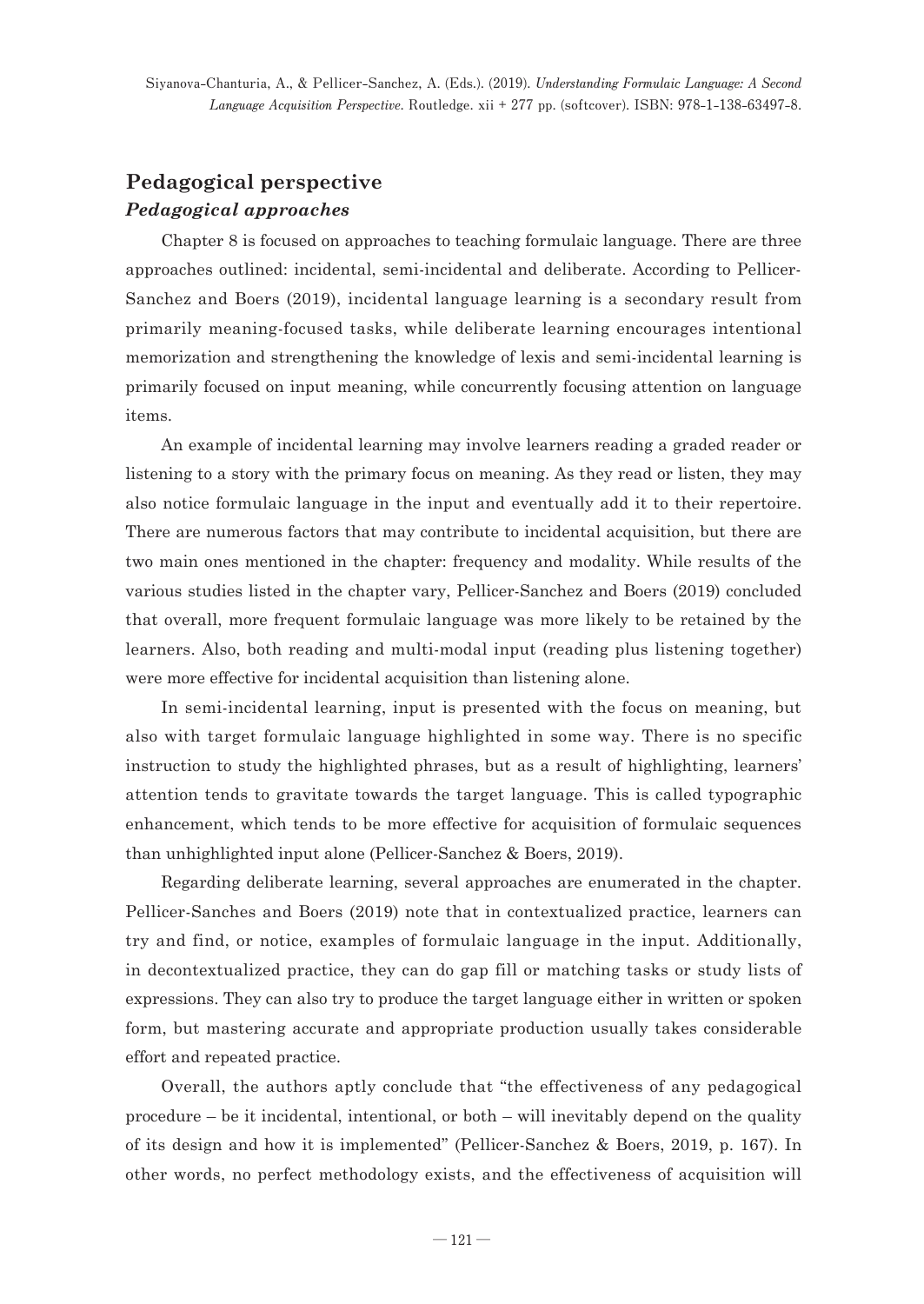depend on a variety of factors, such as teaching methods and context, learner ability and motivation, learning styles, learners' L1, and the purpose of study to name just a few.

One other interesting comment at the end of the chapter is about existing pedagogical practice of formulaic language. The authors state that it would be "useful to find out more systematically how teachers and course designers around the world are already addressing the challenge of FL learning" (Pellicer-Sanchez & Boers, 2019, p. 168). As a practicing university teacher, who incorporates the lexical approach in my classes, it is interesting to compare my own practice with the approaches in this chapter. Some of my own approaches match those in the chapter, namely incidental learning with the focus on meaning in the input and deliberate learning with students being asked to find and highlight examples of expressions in texts and using formulaic expressions in their essays. But my teaching practice also includes several other aspects not mentioned in the chapter. For example, learner training in the use of collocation dictionary, in how to organize a lexical notebook for the new and semi-familiar expressions they encounter during the course, and they also engage in reflection activities on the significance of formulaic language in their L2 development. It would be difficult to report with high confidence about the effectiveness of these teaching practices, but at the very least the attempt is there to raise the learners' awareness of formulaic expressions and increase their autonomy and independent skills they can hopefully use outside the classroom and after the course is finished.

#### *English for academic purposes perspective*

In chapter 11 several reasons for using formulaic language in this context are outlined. One reason is "that formulas are basic linguistic units" (Durant, 2019, p. 211). Just as individual words are learned by students, formulaic expressions and phrases should be focused on in a similar way. Learners should be made aware that many phrases express a single meaning and should not be broken down into individual parts.

Another reason is related to the processing function of formulaic language already discussed above. Formulaic sequences can make processing easier, so the learner can focus more on the meaning rather than form (Durant, 2019). This is related to fluency of both input comprehension and output production. The knowledge of formulaic language can allow learners to become faster readers by focusing their eye movements on larger chunks of text instead of individual words. It could also allow them to speak and write more fluently by using prefabricated set phrases instead of trying to construct sentences and utterances from individual words.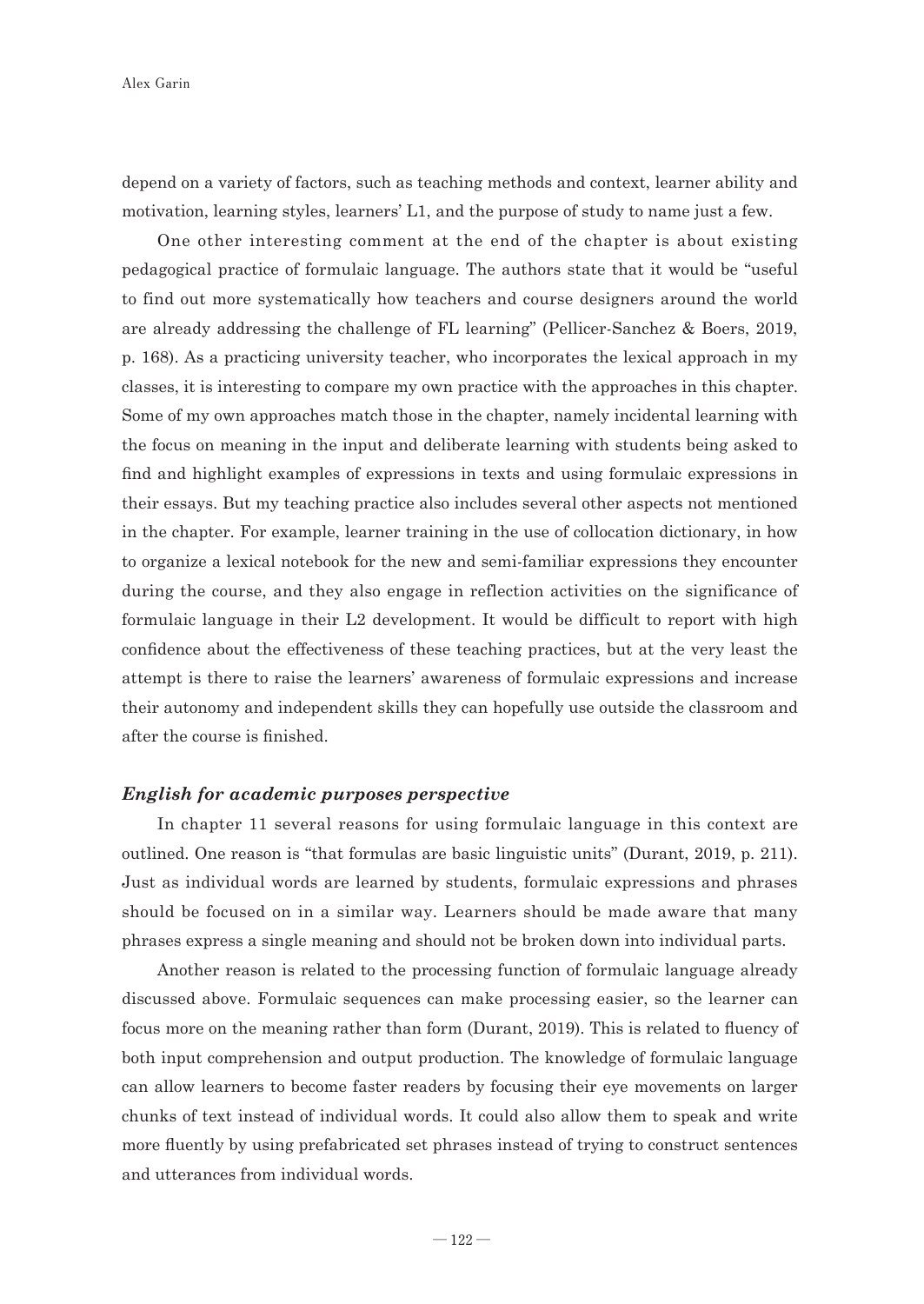**Siyanova-Chanturia, A., & Pellicer-Sanchez, A. (Eds.). (2019). Understanding Formulaic Language: A Second Language Acquisition Perspective. Routledge. xii + 277 pp. (softcover). ISBN: 978-1-138-63497-8.**

The third reason is that certain kinds of formulaic language are very specific to particular EAP communities and by using this language the learner can signal the membership in the community (Durant, 2019). This is related to the academic conventions that learners need to master in order to be successful in their university careers. Most prominently this may be relevant for academic essay writing – formulaic sequences used to frame and organize the essay content, objectively express stance, evaluate and analyze the sources, to name just a few examples. In my teaching experience with academic writing, initially learners often struggle with adopting these conventions and need extensive practice to become skillful at implementing them. The importance of this practice should be stressed to learners, as universities and colleges often require strict adherence to these conventions and failure to do so could result in poor, unprofessional quality of work.

### **Limitations and conclusion**

Overall, *Understanding Formulaic Language* is a comprehensive resource for anyone interested in the field of formulaic language acquisition and study. By combining the cognitive, sociocultural and pedagogical perspectives, the book provides a wide range of the most recent research in the field that has direct relevance to classroom practice. However, the book also has some potential limitations.

One has to do with the difficulty of application of the research on formulaic language. While any teacher should be able to apply the research findings and principles from the book with their learners, this may be more difficult for novice or pre-service teachers. In particular, those not already familiar with or practicing the lexical approach or those not having necessary background knowledge in applied linguistics. The book does have a pedagogical application section, but it lacks ready-made, hands-on tasks and activities that beginner teachers would find especially useful because they would be able to start using those right away with their students. This limitation is not unique to this book though, as to my knowledge, much of the research in language acquisition is mainly focused on the theoretical, as opposed to practical side, and the struggle to integrate the two is a well-known issue in language teaching.

Another potential limitation is the terminology in the book, again mainly for beginner teachers. New teachers often struggle with reading second language acquisition literature due to their lack of knowledge of technical language. They find it a slow and often demotivating process. Even for MA students, it usually takes a semester or two to get acclimatized to technical language in journal papers and textbooks, so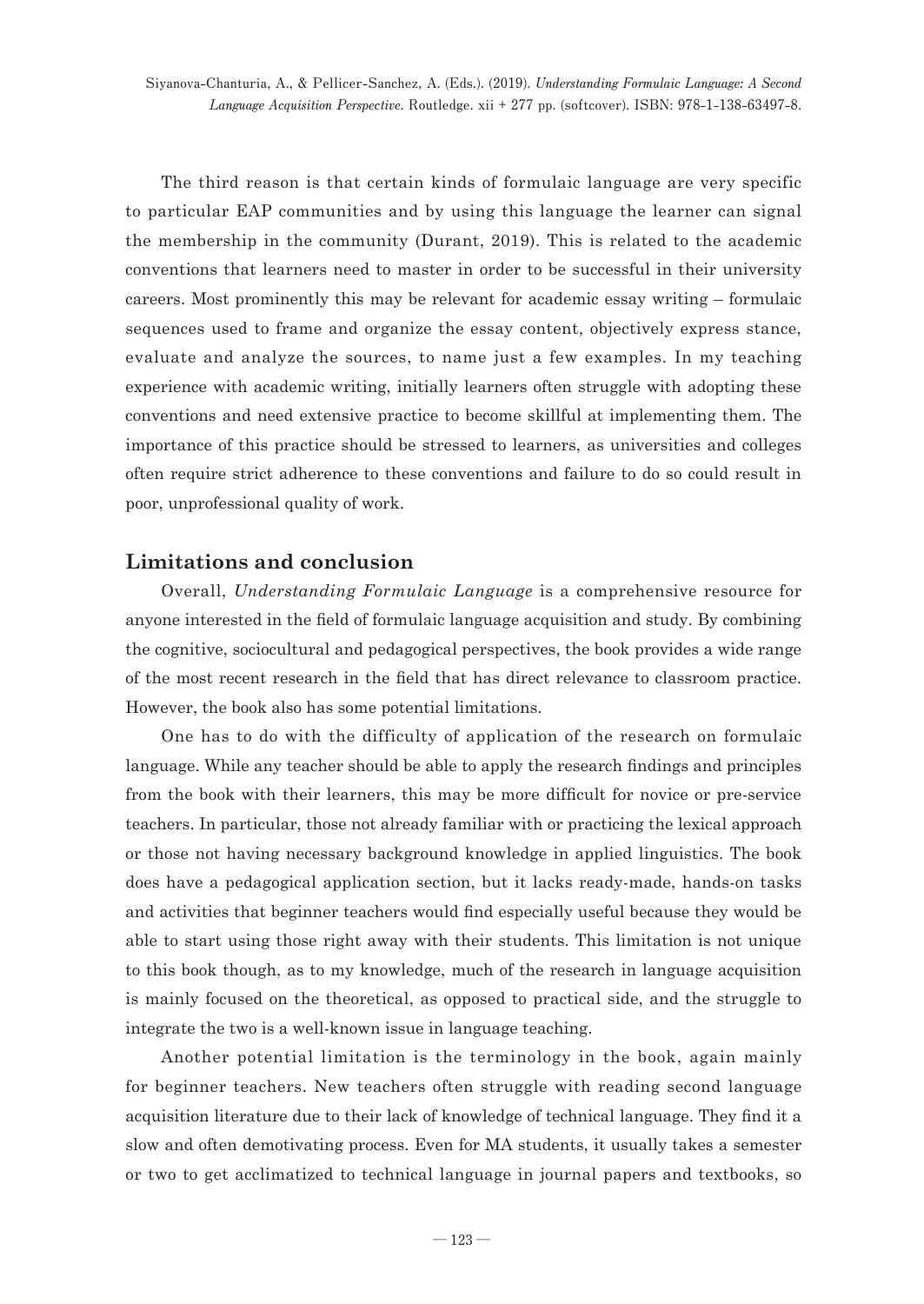more experienced teachers should sympathize with those who struggle to read technical language for the first time. And while the book is on the whole lucid and well-organized, some of the more technical language in it may present a difficulty for some readers. But again, this limitation is not specific to *Understanding Formulaic Language*, but is rather more general to the literature in second language acquisition.

Having mentioned this, it must also be stated that these limitations should not present a difficulty for a more experienced teacher. For teachers with MA in applied linguistics and multiple years of teaching with the lexical approach, *Understanding Formulaic Language* provides a comprehensive overview of the field and a useful reference source, clear principles for teaching methodology, and validation for existing classroom practices. In addition, every chapter of the book suggests future research directions for anybody interested in expanding the field of formulaic language. Additionally, experienced teachers should be able to create their own tasks and activities or adapt existing published materials based on the research findings in the book. Although this is likely to be a more time-consuming process, it may also be more beneficial for the learners' needs and more rewarding for the teachers from a professional development perspective. Learners could benefit more from tasks and activities specifically tailored to their needs and the learning context and teachers could benefit from a more involved lesson planning process that requires more creativity and thought.

To conclude, *Understanding Formulaic Language* is a useful resource for those who simply want to learn more about the field of formulaic language, for teachers who are interested in integrating formulaic language into their classrooms and for teachers who already practice the lexical approach. This book thoroughly explores its subject from multiple perspectives relevant for both researchers and practicing teachers.

### **References:**

- Bardovi-Harlig, K. (2019). Formulaic language in second language pragmatic research. In A. Siyanova-Chanturia & Pellicer-Sanchez (Eds.), *Understanding formulaic language: A second language acquisition perspective* (pp. 97-114). Routledge.
- Durant, P. (2019). Formulaic language in English for academic purposes. In A. Siyanova-Chanturia & Pellicer-Sanchez (Eds.), *Understanding formulaic language: A second language acquisition perspective* (p. 211-227). Routledge.
- Hill, J. (2000). Revising priorities: from grammatical failure to collocational success. In M. Lewis (Ed.), *Teaching collocation: Further developments in the lexical approach* (pp.